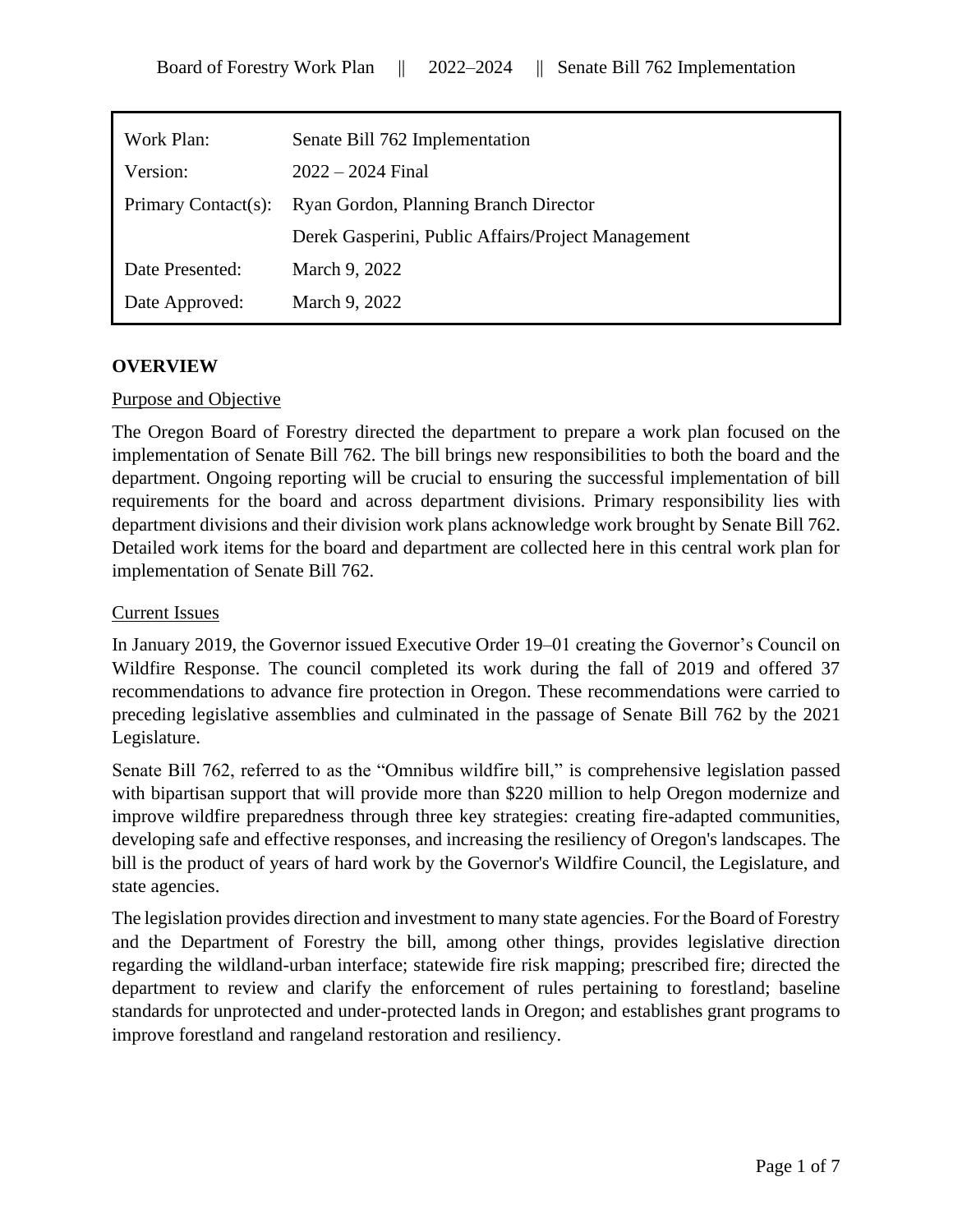Implementation of Senate Bill 762 requires numerous board actions for 2022–24, including defining wildland-urban interface boundary criteria, statewide wildfire risk classes, creating the state's wildfire risk map, establishing a certified burn manager program, and establishing baseline standards of wildfire protection.

The department is committed to informing the board of the department's work. This plan outlines the work of the board and informational items for the department to keep the board apprised of the department's actions related to the implementation of Senate Bill 762.

# **TOPICS FOR THE BOARD OF FORESTRY 2022-2024**

- 1. Senate Bill 762 Implementation—Fire Protection (sections 3,7, 25, 27, 28, 30, 30a)
- 2. Senate Bill 762 Implementation—Forest Resources (sections 18–20, 24)
- 3. Senate Bill 762 Implementation—Planning Branch (section 18)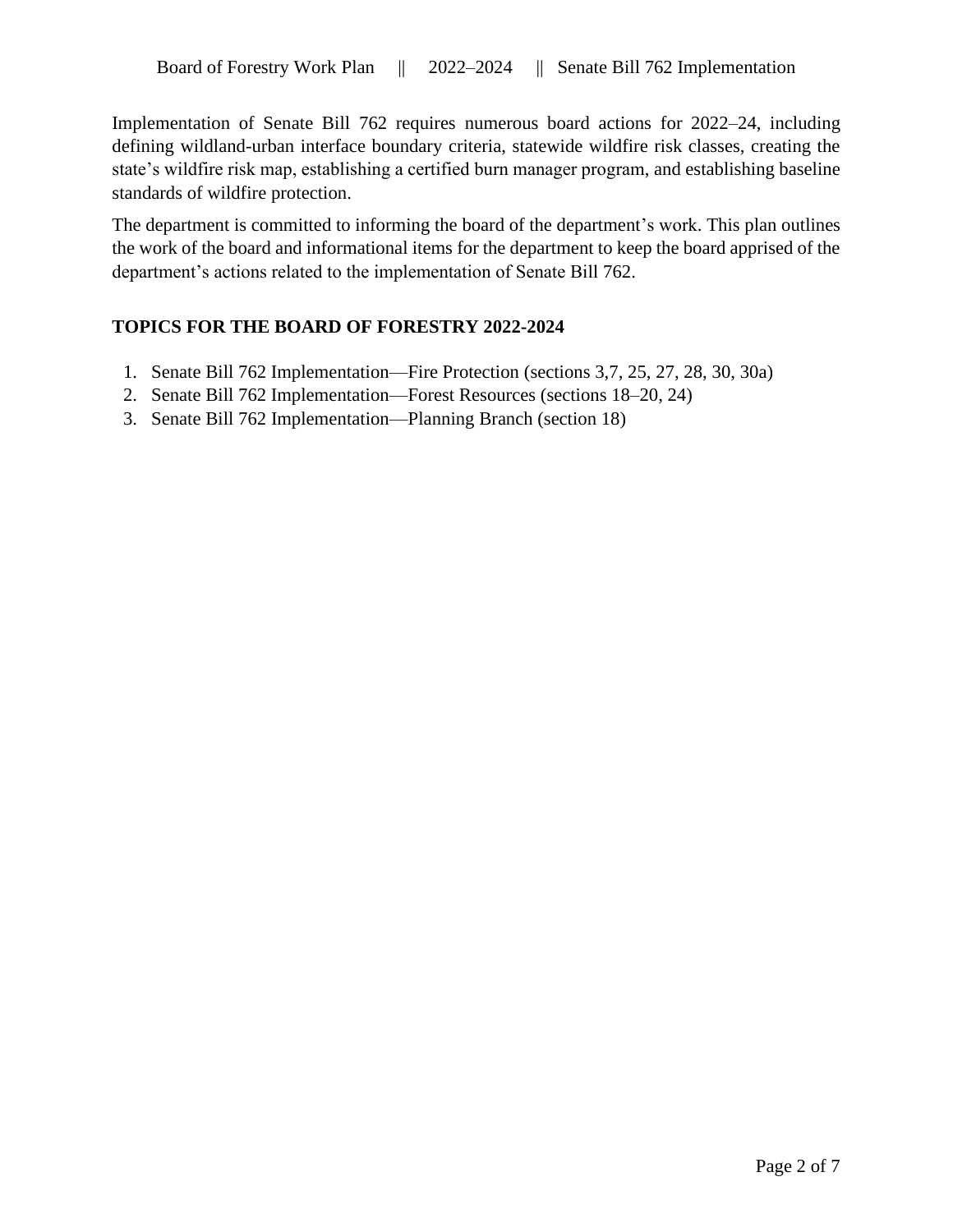# **Senate Bill 762 Implementation—Fire Protection**

# **Overview**

Senate Bill 762 requires the board to pass a series of administrative rules to provide the public and other state agencies guidance on the regulatory framework provided for reducing wildfire risk and increasing fire protection on public and private forestland and rangelands. The guidance provided through these rules have downstream affects for regulations that must be passed by other agencies such as defensible space requirements and building code changes.

The rules required to be passed by the board and the deadlines for their completion are prescribed by Senate Bill 762.

# Purpose

The work plan's purpose is to establish the process and timelines to promulgate administrative rules according to the Administrative Procedures Act, the Secretary of State's guidance on public involvement in writing administrative rules, and meeting the statutory deadlines required in Senate Bill 762.

# Board Deliverables with Timelines

Explicit deliverables and timelines established in Senate Bill 762 for Protection Division include:

- Wildland-urban interface identification and criteria—Sections 31–33, deadline June 30, 2022.
- Establish risk classifications and statewide map including wildland-urban interface boundaries—Section 7, deadline June 30, 2022.
- Enforcement rule clarification regarding conducting joint prescribed burns—Section 25, deadline November 30, 2022.
- Establish Certified Burn Manager Program—Section 26.
- Base-line protection standards—Section 28, deadline January 2026.

*Awareness Item Only*: In addition to the Board deliverables and timelines above, Senate Bill 762 directs the department (Protection Division) to take the following actions:

- Electric Systems Plans—Section 6: Evaluate consumer-owned utility risk-based wildfire protection plans starting June 30, 2022.
- Wildfire Response Capacity—Section 30: Establish and maintain an expanded smoke detection system necessary to detect, locate and extinguish fires at the smallest size possible.
- Wildfire Response Capacity—Section 30a: Maintain Oregon's complete and coordinated fire protection system to ensure an adequate level of protection as described in ORS 477.062.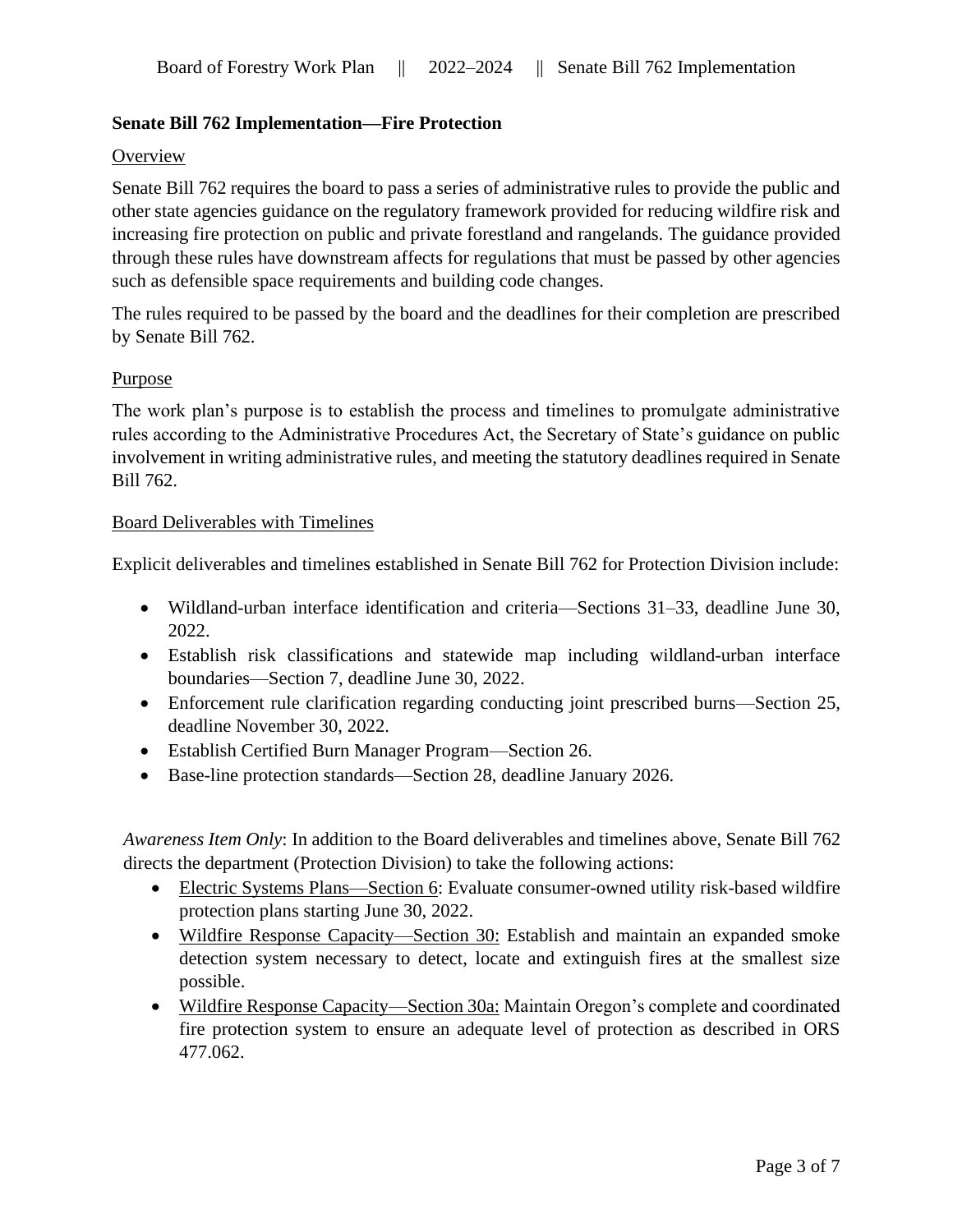# Outreach and Public Involvement

Each of the board deliverables for rulemaking in the Protection division involves using a rulemaking advisory committee that includes a diverse group representing Oregonians. All meetings receive adequate public notice, are accessible to the public, and have dedicated public comment periods. Promulgation of Oregon Administrative Rules adheres to the Administrative Procedures Act (APA) outlined in Oregon Revised Statutes Chapter 183. With the department engaging in a multifaceted rulemaking effort, timelines may change to ensure the Legislative outlined deadlines are met.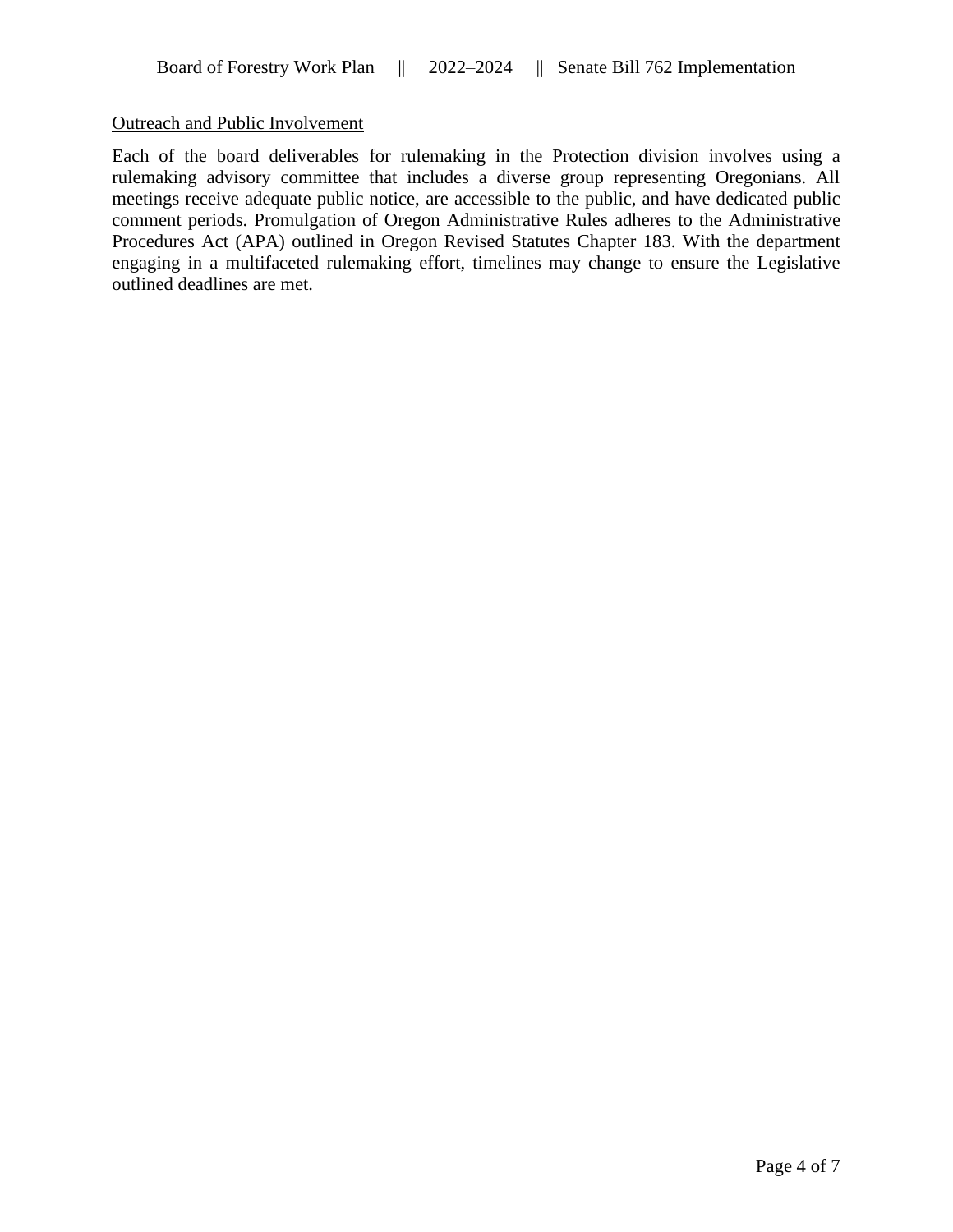# **Senate Bill 762 Implementation—Forest Resources**

#### **Overview**

Provisions of Senate Bill 762 require the Forest Resources Division to implement two programs to restore resiliency of public and private forestlands and rangelands by implementing the following programmatic elements:

- *The State Forestry Department shall design and implement a program to reduce wildfire risk through the restoration of landscape resiliency and the reduction of hazardous fuel on public or private forestlands and rangelands and in communities near homes and critical infrastructure. (\$20 million investment)*
- *The State Forestry Department shall establish a small forestland grant program for the purpose of providing grants, on a competitive basis, to support small forestland owners in reducing wildfire risk through the restoration of landscape resiliency and the reduction of hazardous fuels on the owners' property. (\$5 million investment)*

At present, there are no decision points planned for the Board, but staff will provide informational updates—especially around the design and implementation of the program to reduce wildfire risk and small forestland grant program—and seek feedback.

### Purpose

The purpose of this work plan is to establish the frequency and substance of updates provided to the Board on the department's progress in implementing the program elements required of the Forest Resources Division in Senate Bill 762.

### Board Deliverables with Timelines

There are no specific Board deliverables or actions necessary for the Forest Resources Division to complete its required work under Senate Bill 762. However, with other department divisions' work requiring board actions, and the high visibility of the bill's implementation work, the Forest Resources Division will provide information updates on progress in implementing programmatic elements of Senate Bill 762.

### Outreach and Public Involvement

Development of the Landscape Resiliency Program will include convening a workgroup of diverse stakeholders including state and federal agencies, counties, cities, and other units of local government, federally recognized tribes in Oregon, public and private forestland and rangeland owners and collaboratives, and other community organizations. Meetings of the workgroup will be accessible to the public, adequate public notice will be provided, and public input will be sought when selecting strategic landscapes for treatment.

Development of the small forestland program will solicit public input and direct outreach towards small forestland owners, community groups, and Firewise USA communities.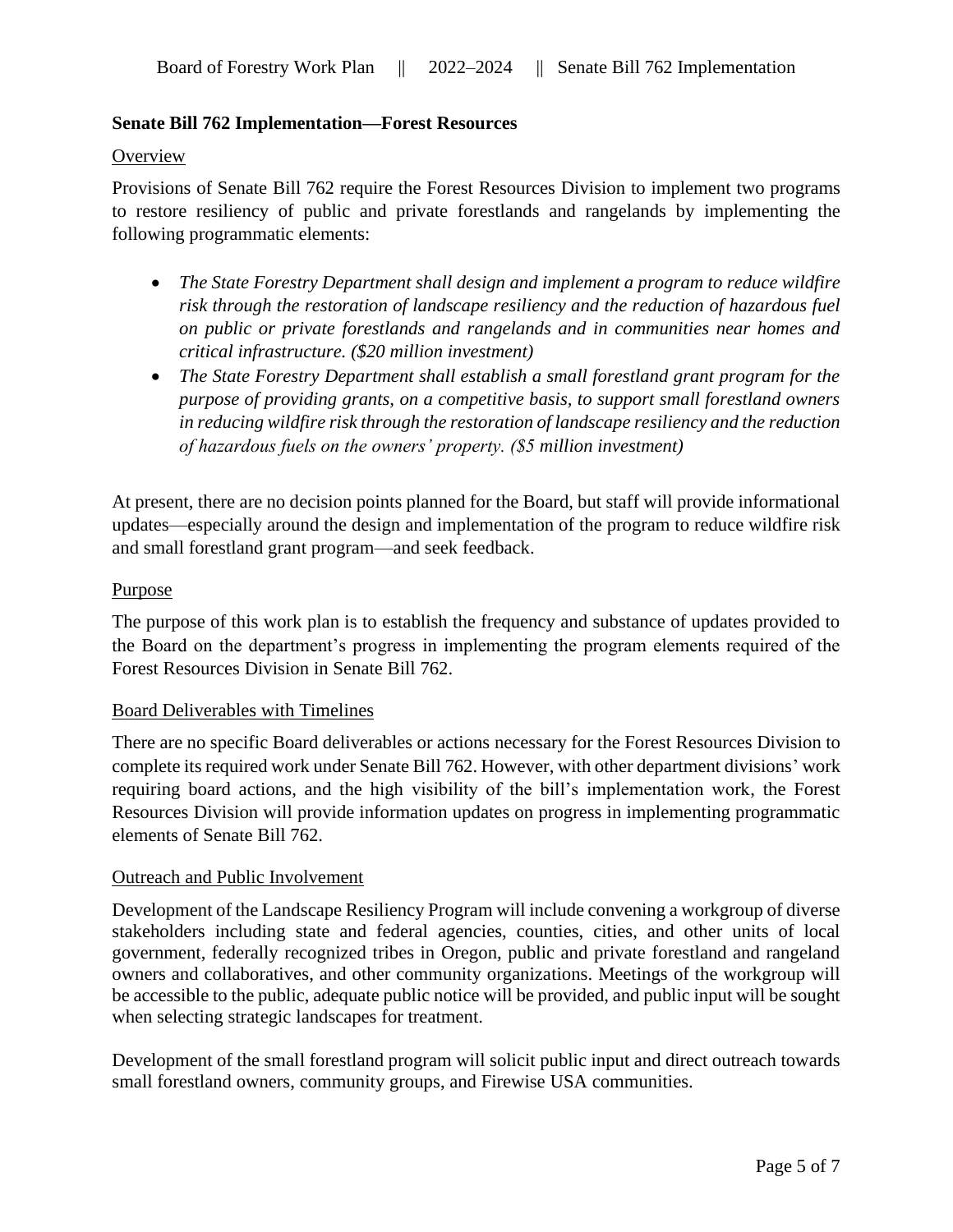# **Senate Bill 762 Implementation—Planning Branch**

#### **Overview**

Senate Bill 762 requires the Planning Branch to implement a 20-year strategic plan:

*The department shall develop a 20-year strategic plan, as described in the Shared Stewardship Agreement signed on August 13, 2019, that prioritizes restoration actions and geographies for wildfire risk reduction. The plan must be able to be used to direct federal, state and private investments in a tangible way.*

At present, there are no decision points planned for the Board, but staff will provide informational updates and seek feedback on development of the 20-year strategic plan.

### Purpose

The purpose of this work plan is to establish the frequency and substance of updates provided to the board on the department's progress in implementing the program elements required of the Planning Branch in Senate Bill 762.

### Board Deliverables with Timelines

There are no specific Board deliverables or actions necessary for the Planning Branch to complete its required work under Senate Bill 762. However, with other department divisions' work requiring Board actions, and the high visibility of the bill's implementation work, the Planning Branch will provide information updates on progress in developing the 20-year strategic plan.

### Outreach and Public Involvement

Development of the 20-year strategic plan will be a highly collaborative process convening a variety of stakeholders and seeking input from ODF staff. Further updates on public outreach will be provided in the first update to the Board.